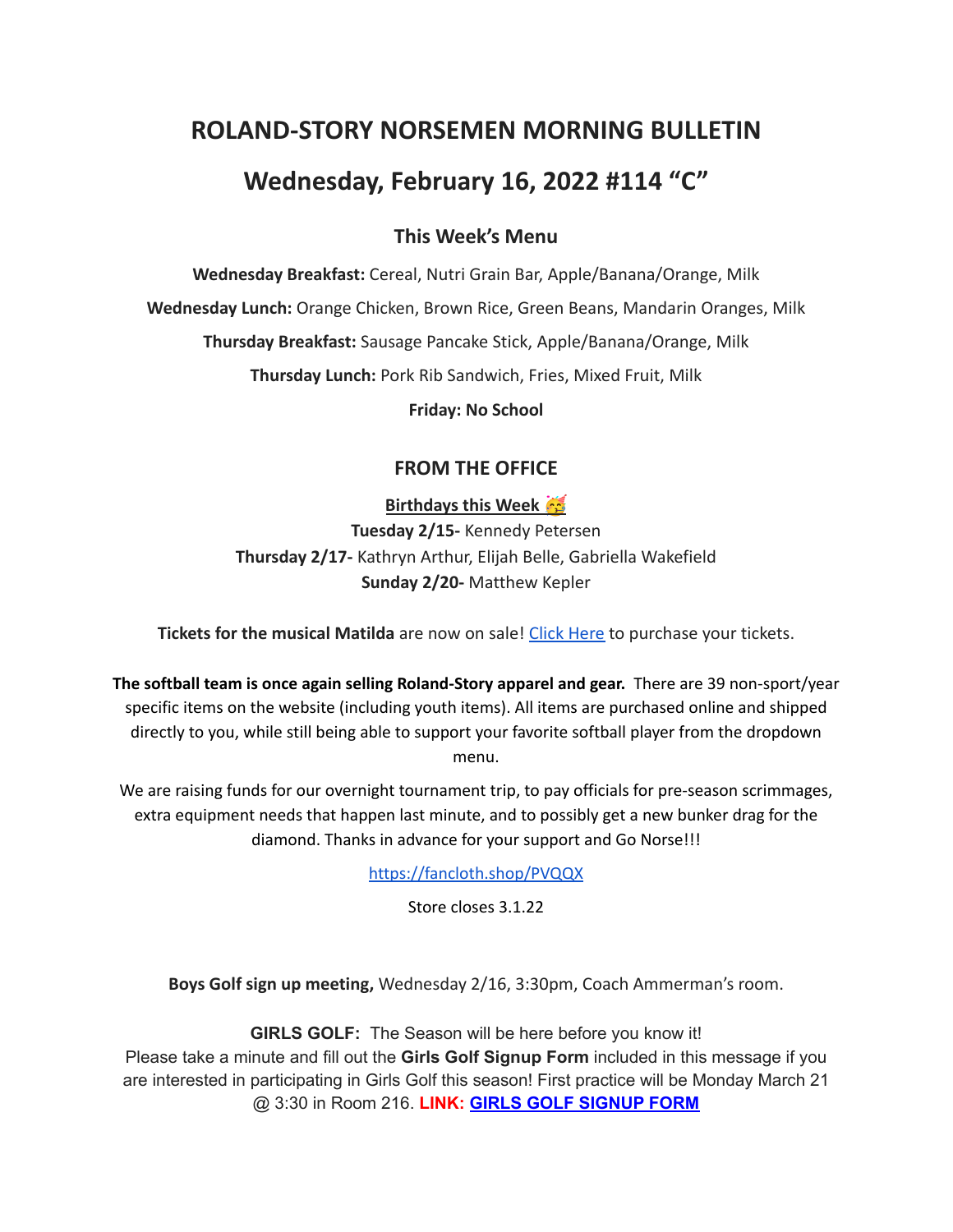**Attention Girls Track:** Please fill out this [form](https://forms.gle/DP81ofVAkQ73dqcBA) if you are interested in participating this year. The official start date for interested athletes will be Monday, February 21. Athletes interested that are currently in basketball will join one week after the end of their season). Contact Coach Herrick for further questions. aherrick@roland-story.k12.ia.us

**Registration is open now** until February 23rd for the 2022 Young Women in Leadership Conference. Act fast as space is limited so [CLICK](https://event.formdash.org/2022/ywil/) HERE to register and reserve your spot! If you have any questions, please reach out to us at uni.youngwomeninleadership@gmail.com and we would be happy to help. See Mrs. Heisterkamp if you have transportation problems to this event.)

> **Upcoming Driver's Ed Classes at Roland Story High School** All classes will remain online and driving will be done in person. March 28-April 29 June 6-June 30 [Click](http://streetsmartsdriversed.com/) here to register.

**There will be two more public informational meetings on the upcoming bond issue.** If approved, the March 1 bond would allow Roland-Story to move forward with a series of improvements at Dallas Kray Track & Kerry Van Winkle Field and our surrounding athletic complex facilities.

2/28 7pm at the Middle School library

Attendees will have opportunities to ask questions and provide feedback.

Learn more: [https://www.rolandstorybond.org](https://www.rolandstorybond.org/?fbclid=IwAR3AJHhy8S8KvQsof-Z44UTrIBXDkOZFSdMyUXMovrg0bH3FkvkTprNkFuM)



**[COUNSELOR FOLDER](https://docs.google.com/document/d/1vmwczNPbDzXe9vFaG5LJMQ7NYDv-i4oQJHybqA65TUc/edit?usp=sharing) (9-12)-Click here**